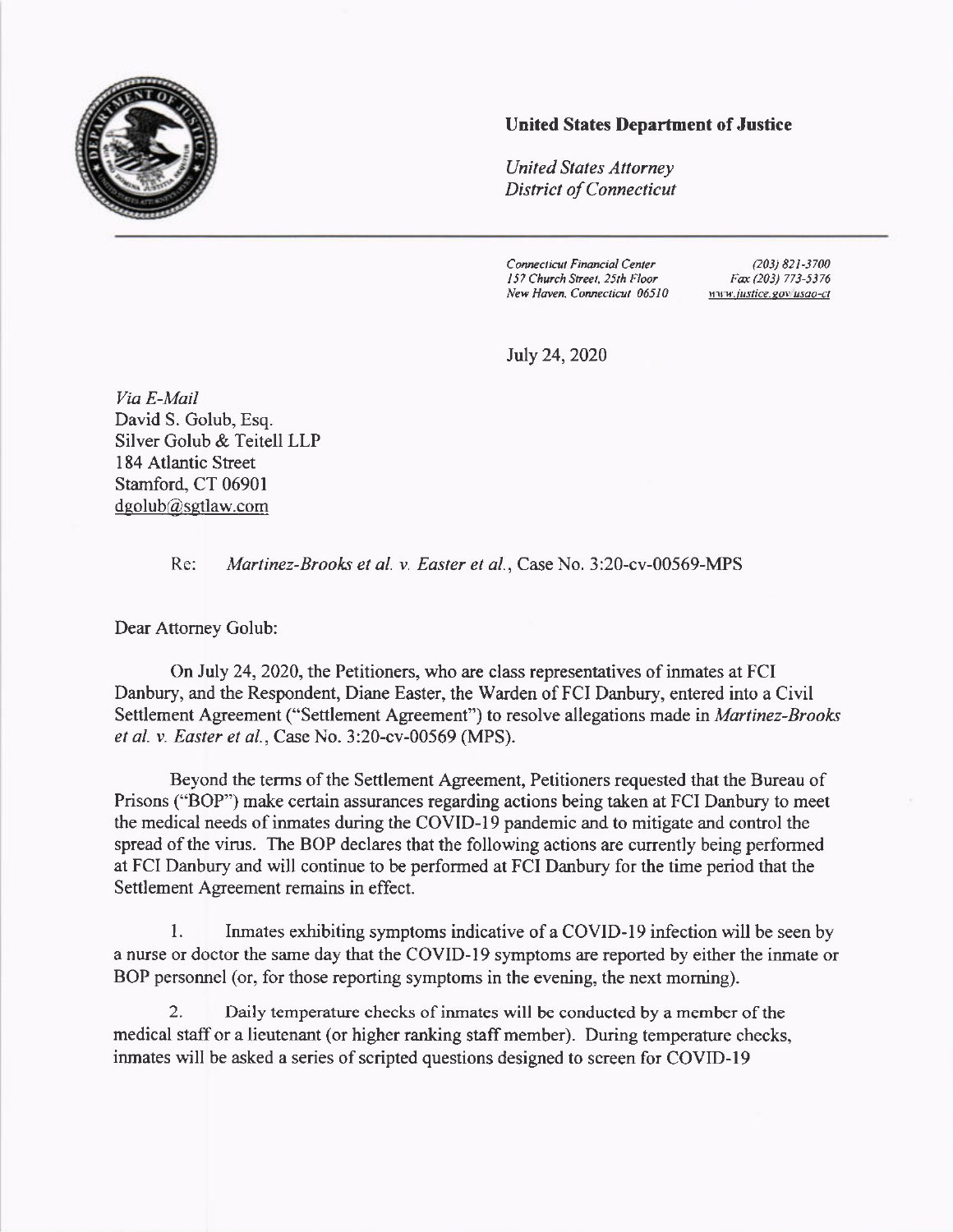David Golub July 24, 2020 Page 2

symptoms.<sup>1</sup> These questions will be addressed to each housing unit at large. Logs of symptom and temperature screenings will be preserved.

3. Sick call slips will be collected on a daily basis. Sick call slips collected Monday through Friday will be triaged by a medical provider (nurse or doctor) that same day. Sick call slips submitted on a Saturday or Sunday will be triaged by a medical provider (paramedic or nurse) that same day. Sick call slips will be retained and scanned into the inmate's BEMR medical record. Sick call appointments and procedures will be conducted in accordance with BOP's Program Statement 6031.04, Patient Care. The U.S. Attomey's Office will contact FCI Danbury when counsel for Petitioners bring to their attention instances where counsel have a good faith basis to believe an individual's access to medical care has been delayed and that the individual is demonstrating COVID symptoms or is otherwise urgently in need of medical care.

4. Inmates exhibiting COVID-l9 symptoms will be tested. The BOP will follow its current guidance on testing, including its now current guidance issued on June 19,2020. lf any inmate tests positive for COVID-I9, all inmates housed within the COVID-I9-positive inmate's housing unit will be tested.

5. Staffing at FCI Danbury will be commensurate with its classification as a Care Level 2 institution pursuant to BOP's Clinical Guidance. Currently, there are 18 of 25 medical staff positions filled. There are current certificates for one Advanced Practice Nurse position and one Medical Officer position. There are current postings for one Medication Technician position, one Staff Pharmacist position, and Clinical Nurse position. One Chief Pharmacist position is pending posting. One Nurse Practitioner will enter on duty effective luly 16,2020.

6. Medical rounds for wellness checks will be made daily in all isolation and quuantine spaces. On weekdays, the wellness checks will be performed by a doctor or nurse. On weekends, a paramedic may do the wellness checks if a nurse or doctor is not at the facility. FCI Danbury will continue to use its available space for quarantine and isolation purposes. This includes the Special Housing Unit ("SHU"). Inmates quarantined and/or isolated in the SHU will not be subject to punitive housing measures. Inmates quarantined and/or isolated in SHU for COVID-19 purposes will be eligible to receive the following benefits: commissary, use of computer and phone, and personal property will be available at times that do not disrupt the administrative needs necessary to accommodate the quarantine/isolation function. Additionally, reasonable restrictions on the amount of personal property allowed in the SHU isolation/quarantine unit may be imposed to prevent fire/safety hazards. Inmates quarantined and/or isolated in SHU for COVID-I9 purposes will have access to appropriate bedding, showers suitable meals, and drinking water, as well as to mail and legal calls. While there is a BOP requirement that all inmates in the SHU be handcuffed while going to the showers, a waiver of

<sup>&</sup>lt;sup>1</sup> Subject to a change in CDC guidance, inmates will be asked the following verbal screening questions: "Today or in the past 24 hours, have you had any of the following symptoms: Fever, felt feverish, or had chills? Cough? Difficulty breathing?" See Interim Guidance on Management of Coronavirus Disease 2019 (COVID-19) in Correctional and Detention Facilities.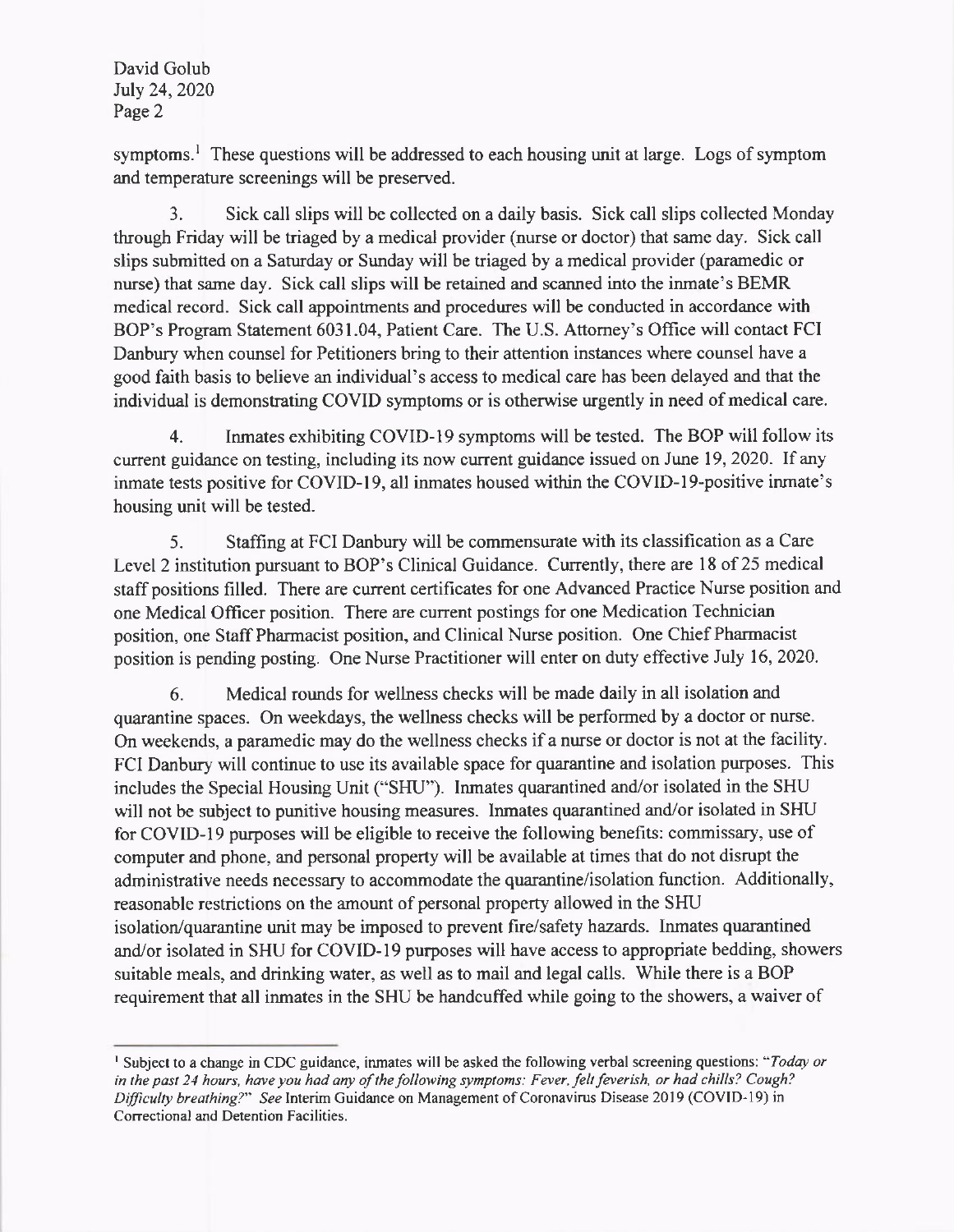David Golub July 24, 2020 Page 3

this requirement has been submitted to the Central Offrce for inmates isolated and/or quarantined in the SHU for COVID-19 purposes.

7. For the safety of inmates and the community, it is BOP policy that all inmates who are approved for home confinement or residential reentry center placement be quarantined for 14 days prior to release from FCI Danbury. Inmates may seek a waiver of the 14-day quarantine requirement before being released to home confinement. Decisions regarding this waiver request will be based on circumstances in existence at the time the wavier is sought.

8. The BOP recognizes there is a backlog of non-COVID-19-related, non-emergent outside medical care consultation requests due to the shutdown of medical care facilities in the community during the COVID-I9 pandemic. In addition to the Program Statement on Patient Care (Number 6031.04), and the lnstitution Supplement (Number DAN 6031.01D), the BOP will employ the following practices to deal with the backlog:

> a. The Utilization Review Committee will continue to prioritize outside medical care consultation requests based on need.

b. FCI Danbury will begin the use of telemedicine in order to assist with the backlog. In the future, FCI Danbury plans on employing telemedicine by video as well.

c. Consistent with current practice, where practicable, FCI Danbury will bring specialists into the institution to deal with volume appointments within the same specialty.

FCI Danbury intends to keep the foregoing protocols in place for so long as the Settlement Agreement is in effect. The foregoing protocols may be suspended or modified in part or in their entirety if the Warden or her designees determine that a "genuine emergency" exists at FCI Danbury.<sup>2</sup> Moreover, FCI Danbury reserves the right to change the foregoing protocols based on significant operational needs or presently mforeseen events or conditions, including but not limited to substantial changes in established infection control practices or the standard of care for treatment of COVID-I9 infection.

This letter is being provided to you for informational purposes only, and is not intended as any sort of consideration for, nor should it be construed as forming any part of, the Settlement Agreement.

<sup>&</sup>lt;sup>2</sup> "Genuine emergency" means any special circumstances under which it is reasonable to conclude that there is any actual or potential threat to the security of FCI Danbury, or to the safety of the staff, prisoners or other persons within any one of the institution's facilities.